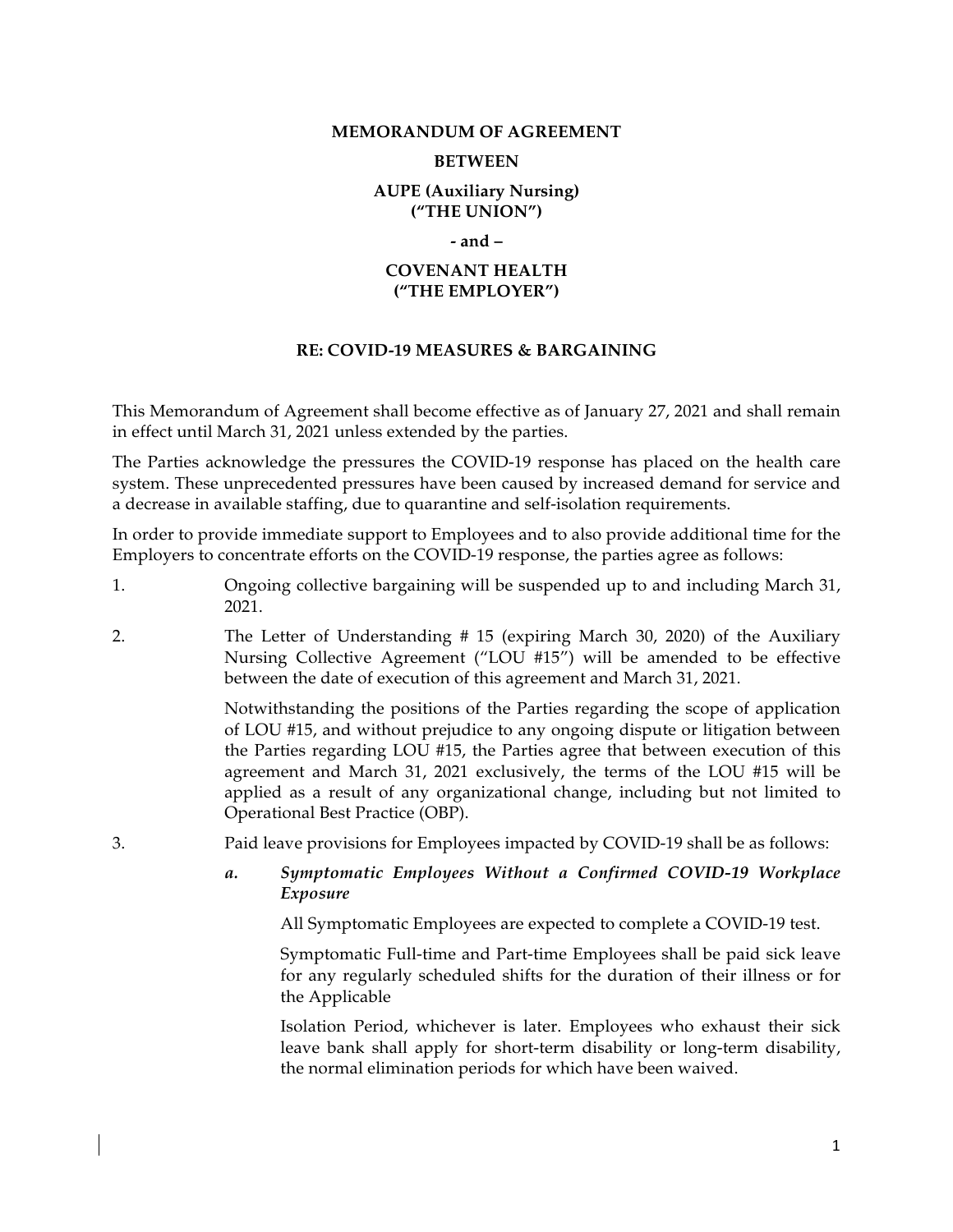## *b. Symptomatic Employees With a Confirmed COVID-19 Workplace Exposure*

Employees experiencing illness as a result of a confirmed workplace exposure may fall under the Workers' Compensation provisions of the collective agreement.

## *c. Asymptomatic Employees Under Quarantine*

Retroactive to July 6, 2020, Employees restricted from work for the quarantine period as instructed by either the Manager, Health Link, Workplace Health & Safety, or as a result of an order by a Medical Officer of Health are expected to complete a test for COVID-19. Such Employees shall be paid at their Basic Rate of Pay for all regularly scheduled shifts for the duration of the 14 day quarantine period. Asymptomatic Part-time Employees who are unable to work pre-booked additional shifts and asymptomatic Casual Employees who are unable to work pre-booked shifts shall be paid at the Basic Rate of Pay for such pre-booked shifts missed due to quarantine requirements. Asymptomatic Employees who test positive for COVID-19 shall be provided paid sick leave in accordance with item 3(a) above.

This provision shall not apply to Employees who are required to quarantine following non-essential international travel.

Employees seeking payment or requesting reinstatement of previously coded sick leave retroactive to July 6, 2020 shall submit a request to their Manager. Requests must identify the specific Shifts that require payment or change and are subject to validation.

## **d.** *Asymptomatic Employees Impacted by Site/Unit MOH Work Restriction/Order*

Where a Regular or Temporary Employee, who works additional Shifts in other

Units, programs, or Sites, is subject to a Medical Officer of Health (MOH) restriction and as such, is restricted to working within a specified Unit, program, or Site, the Employer shall:

- (i) provide the Employee the ability to make up missed regularly scheduled Shifts with additional Shifts on the Unit, program, or Site where they are restricted to work by the MOH; or
- (ii) provide the Employee with the ability to make up missed regularly scheduled Shifts by providing remote work; or
- (iii) where (i) and (ii) above are not possible, provide paid leave for any missed regularly scheduled Shifts.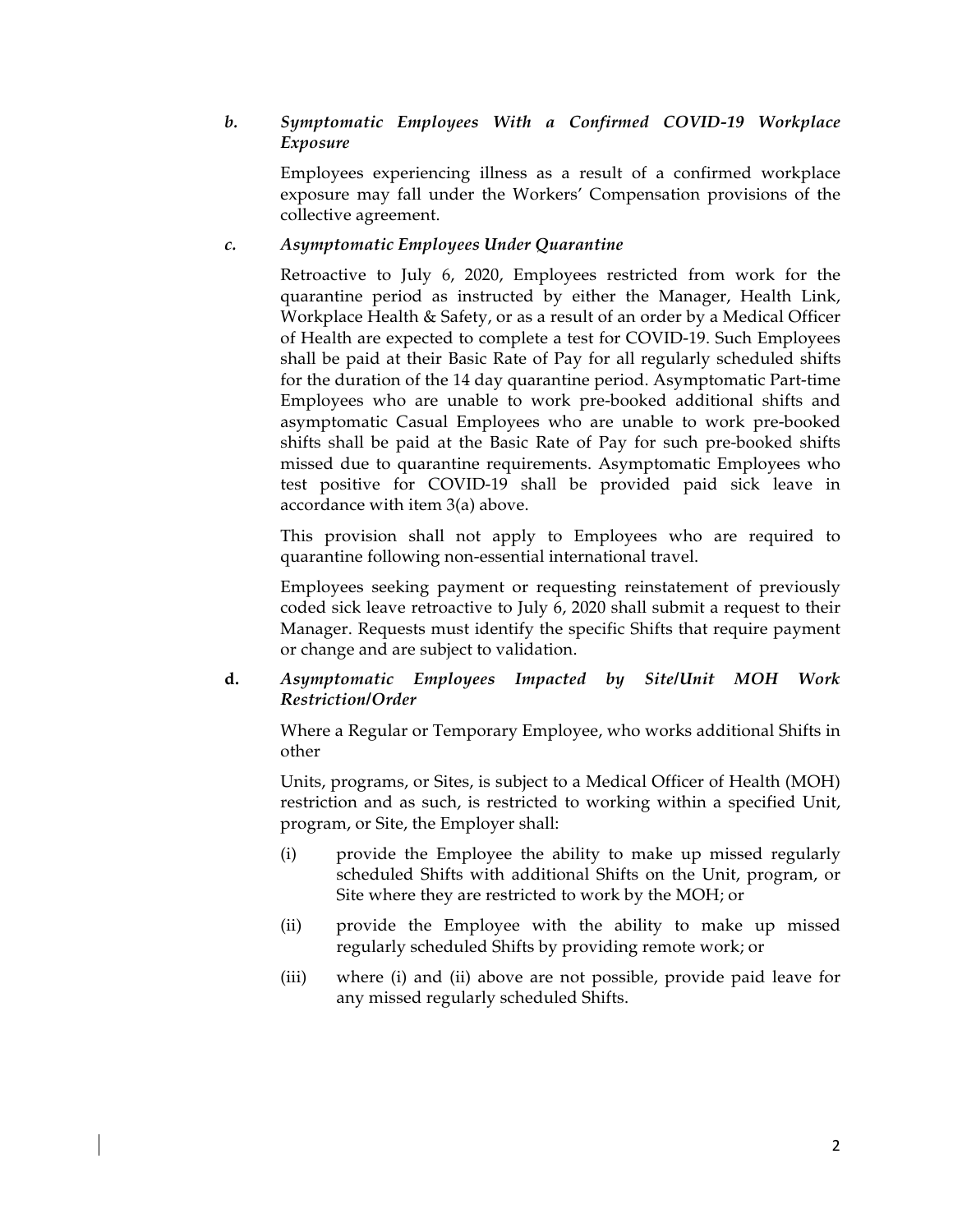- (iv) The Employer will make reasonable efforts to offer available additional Shifts on the Unit, Site, or program corresponding to the MOH Work Restriction/Order to impacted Part Time and Casual Employees Who have pre-booked additional Shifts in other Units, programs, Sites, or Employers.
- (v) 3 (d) (iii) shall not apply to any Shifts scheduled with another Employer.
- (vi) This provision shall not apply to Employees who are restricted in accordance with the Chief Medical Officer of Health Order 10- 2020 (also known as the Single Site Orders)
- 4. The Parties agree that non-essential travel is strongly discouraged while emergency measures and travel advisories remain in place due to the COVID-19 pandemic.
- 5. The Employer agrees to suspend the Attendance Support program until March 31, 2021.
- 6. The parties recognize that this is an unprecedented period of physical and psychological stress and as such all reasonable efforts will be made to grant requests for time away from the workplace for short periods such as ad hoc vacation, personal leave, etc. in accordance with the Collective Agreement.
- 7. The Employer agrees to distribute information regarding the Employee and Family Assistance Plans and other mental health supports available through the Employers. The parties agree to discuss opportunities for a collaborative communication plan.

#### 8. *COVID-19 – Related Family Leave*

Employees shall be entitled to leave without pay for a period of time necessary to meet the Employee's family responsibilities to care for ill or self-isolated family members, or children affected by school and daycare closures. For the purposes of accessing this leave, all of the following are considered family members:

- partner (spouse, adult interdependent or common-law);
- parents, foster parents, guardians;
- children, foster children, wards, partner's children;
- siblings;
- grandchildren;
- grandparents; and
- any other person living with the Employee as a member of their family.

Regular and Temporary Employees who qualify for such leave above, shall be entitled to one day of leave with pay to meet the Employee's family responsibilities to care for ill or self-isolated family members, or children affected by school and daycare closures.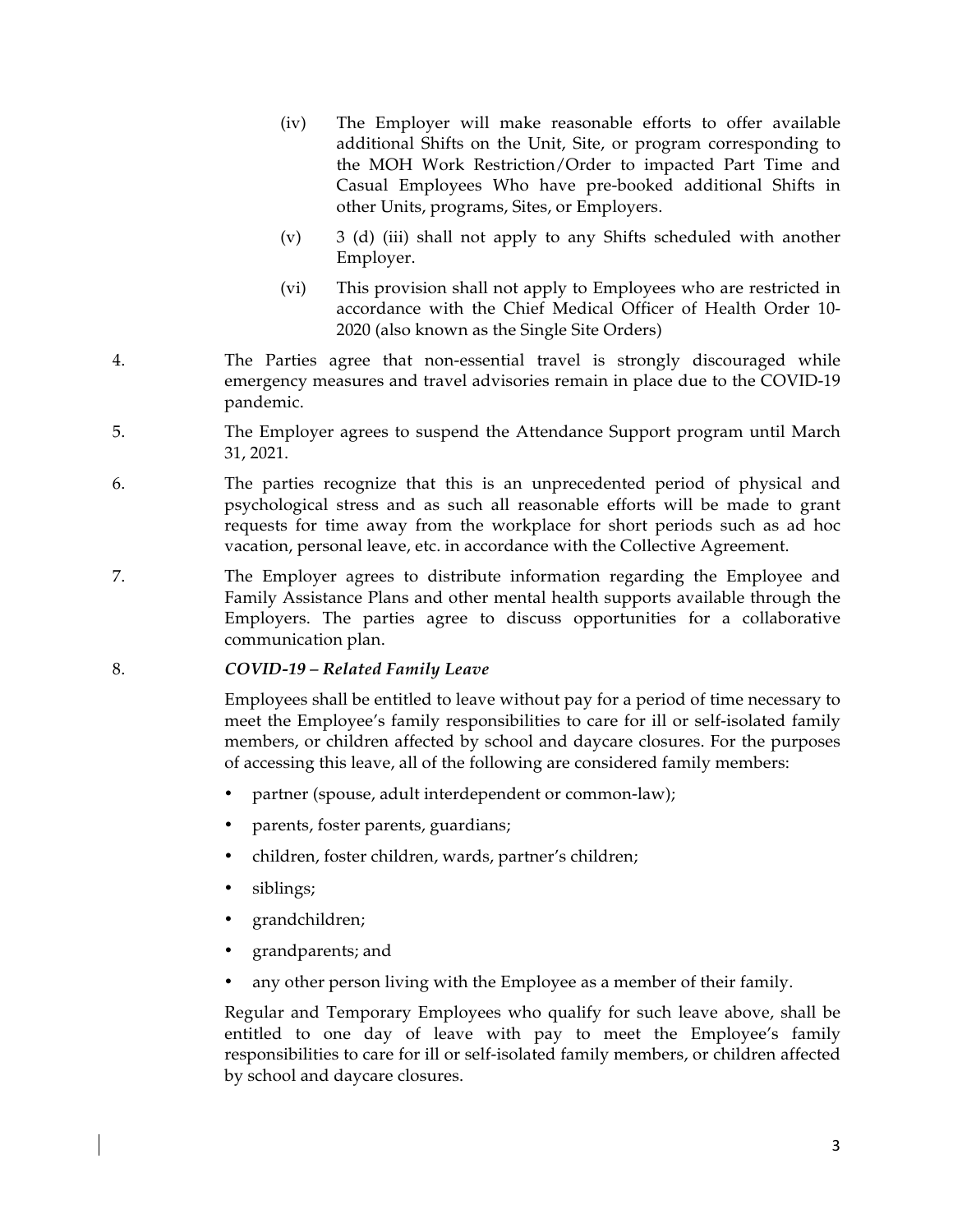Employees are limited to accessing this day of leave with pay one time only. For the limited purposes of administering this provision, the Parties agree that a "day" means the regular daily hours applicable to the Employee's schedule.

Thereafter, Employees who qualify for such leave as outlined above may request payment from available banks such as overtime, named holiday, vacation, personal leave or they may take unpaid leave to cover such absences but only to the extent that the leave is necessary, and shall make all reasonable attempts to resolve the family care issue as soon as possible. Employees are required to provide the Employer with request for such leave as early as possible after determining the need.

- 9. Redeployment to Third-Party Employers (Applicable to Covenant Health only) Covenant Health may redeploy Employees on a temporary basis to sites within Covenant Health sites or sites owned or operated by other Employers, using the following process:
	- (a) When the Employer determines this redeployment is necessary, the Employer shall first ask Employees to volunteer for such redeployment.
	- (b) If more Employees than required volunteer to redeploy to such a site temporarily, the most senior Employees shall have the right to redeploy temporarily, provided they have the ability to perform the work.
	- (c) If fewer Employees than required volunteer to redeploy temporarily, assignments shall be made in reverse order of seniority within an identified site/unit/programs/department, provided the Employees have the ability to perform the work.
	- (d) The Union(s) shall be notified of any such redeployment. Each union shall provide a contact to the Employer for such notification and AHS will ask the receiving Employer to notify their Union(s).
	- (e) Redeployed Employees shall receive orientation to the new site as much as possible.
	- (f) Redeployed Employees will continue to be covered by the terms of their applicable collective agreement and represented by their current bargaining agent. Redeployed Employees shall remain Employees of the Employer.
	- (g) While working at the other site, the Employer shall ensure the Employee is compensated for their FTE and any additional shifts regularly worked for the Employer and/or any other health care employer.
- 10. In order to maximize the number of Employees available to support current Employees with significant workload challenges related to COVID-19, to enhance the Employer's ability to respond to unprecedented staffing needs during the pandemic, and to assist with retention of current Employees and recruitment of new Employees, the parties agree to the following on a temporary basis only: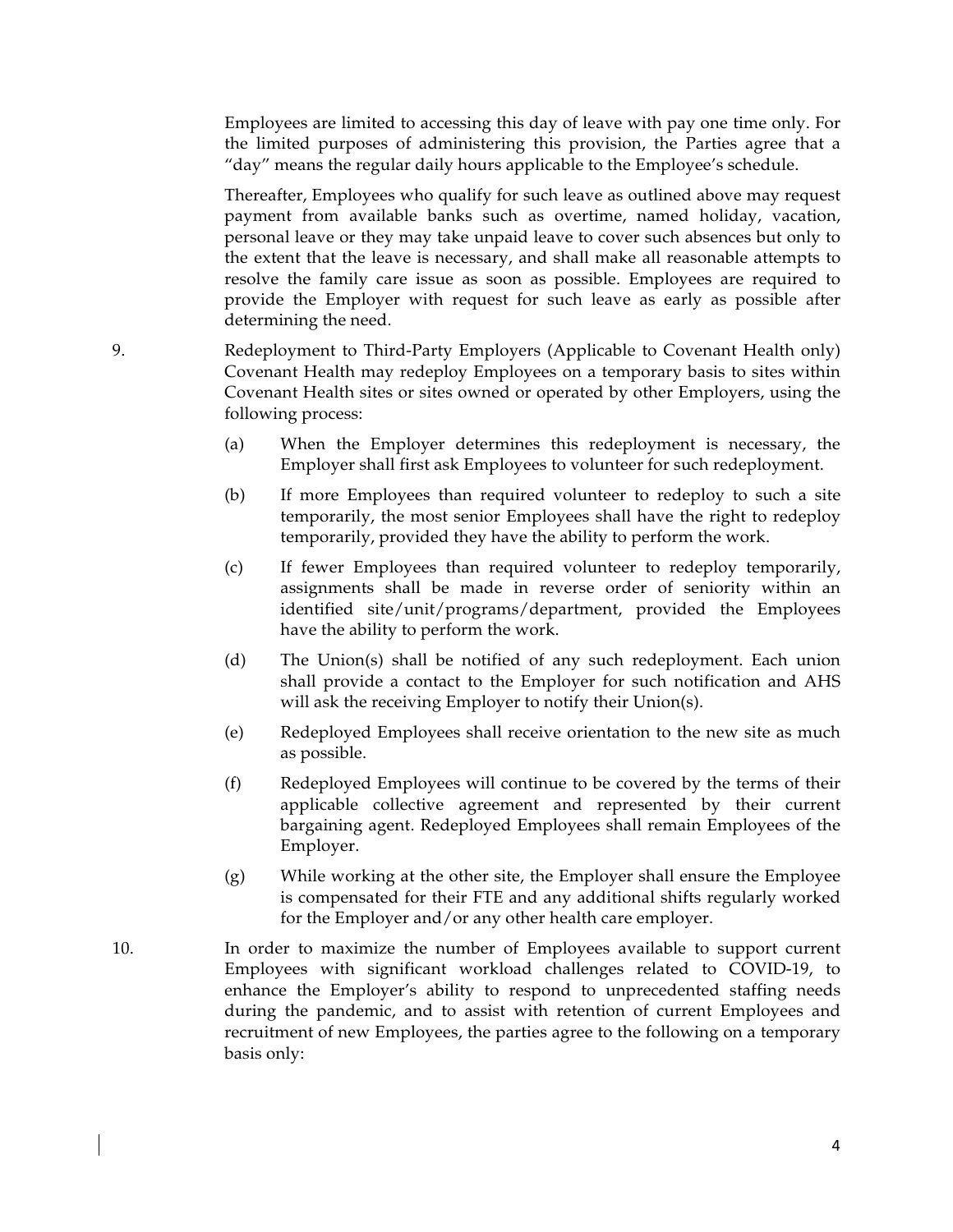(a) The Employer may offer opportunities to current Casuals to convert to Temporary status. In addition, any Casual Employee may request such a conversion.

In either case, there shall be no requirement for the Employer to post. A conversion request from a Casual Employee shall not be unreasonably denied. Where an Employee's status changes as a result of this provision, the Employer shall notify the Union and issue a letter to the Employee consistent with the provisions of Article 11.05.

- (b) The Employer may offer opportunities to increase Employees' FTEs, regardless of amount, on a temporary basis without a requirement to post. Where an Employee's FTE changes as a result of this provision, the Employer shall notify the Union and issue a letter to the Employee consistent with the provisions of Article 11.05.
- (c) The Employer may offer a temporary vacancy of any FTE to current Employees working in the same Unit or office in order of seniority with no requirement to post. Where an Employee's FTE changes as a result of this provision, the Employer shall notify the Union and issue a letter to the Employee consistent with the provisions of Article 11.05.
- d. Requests to extend the duration of COVID specific temporary vacancies shall be dealt with on a case by case basis between the Employer and the Union. Such requests shall not be unreasonably denied.
- 11. For phases zero and one of the COVID-19 vaccination, Employees who attend Vaccine appointments outside of regularly scheduled hours of work shall be paid one hour at the applicable rate of pay. For future COVID-19 vaccination phases, the parties shall meet and determine appropriate compensation.

**––––––––––––––––––––––––––– ––––––––––––––––––––––––**

 $\sqrt{2}$ 

**On Behalf of Covenant Health On Behalf of AUPE, Auxiliary Nursing**

**\_\_\_\_\_\_\_\_\_\_\_\_\_\_\_\_\_\_\_\_\_\_\_\_\_\_\_\_\_ \_\_\_\_\_\_\_\_\_\_\_\_\_\_\_\_\_\_\_\_\_\_\_\_** February 1, 2021 January 27, 2021

**Date** Date Date